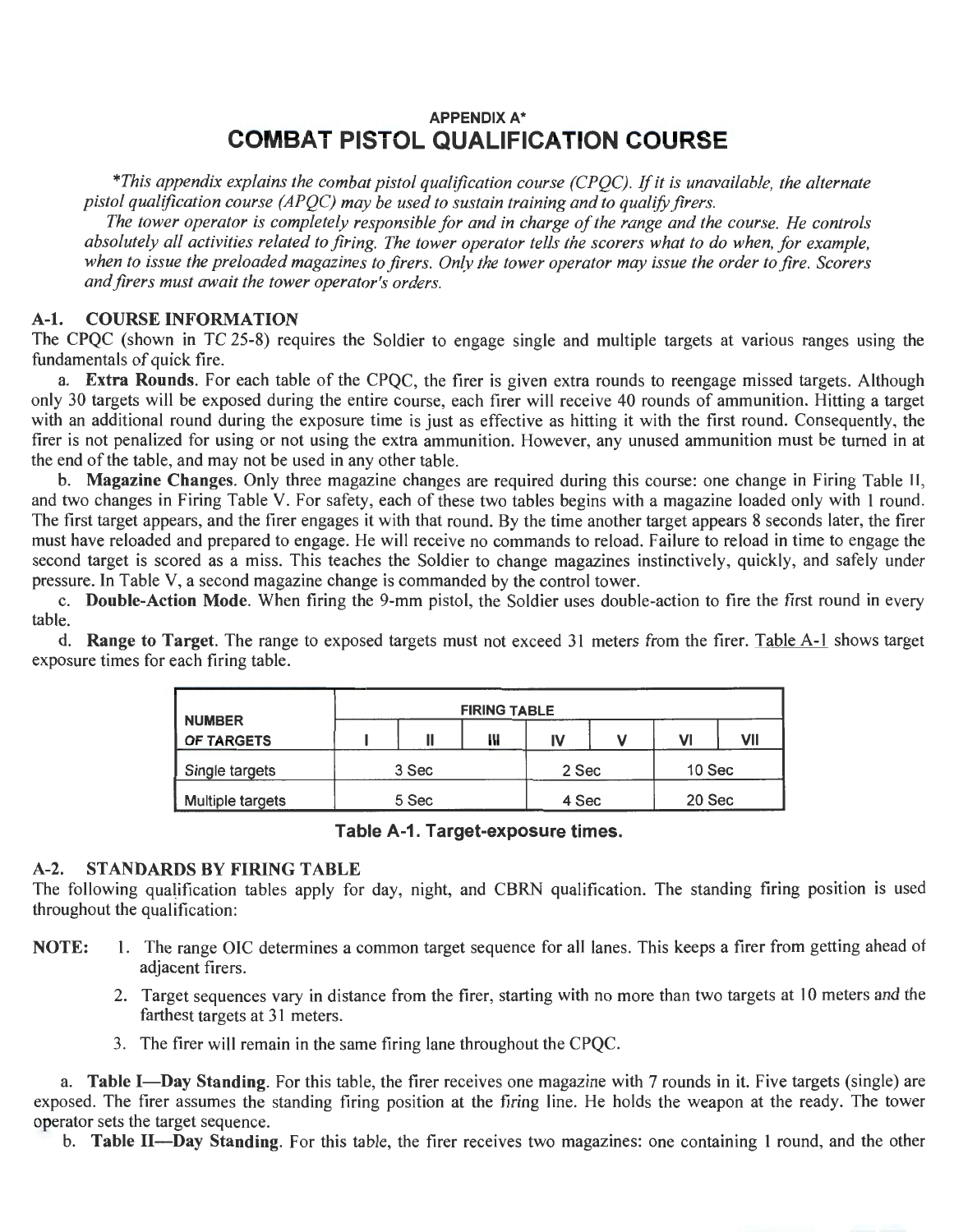containing 7 rounds. Six targets (four single and one set of two) are exposed.

(1) *First Magazine.* The firer loads the first magazine (containing 1 round). One target is exposed.

(2) *Second Magazine.* After he fires the round in the first magazine, the firer must change magazines at once. He has 8 seconds to load the second magazine (containing 7 rounds) and prepare to fire before the next target is exposed. Once it appears, he must engage in the 3 seconds before it is lowered. Failure to do so is scored as a miss.

c. Table III-Day Standing. For this table, the firer receives one magazine containing 7 rounds. Five targets (three single and one set of two) are exposed.

d. Table IV—Day Standing. For this table, the firer receives one magazine containing 5 rounds. Four targets (two single and one set of two) are exposed.

e. Table V-Day Moving Out. For this table, the firer receives three magazines: one each with one, seven, and 5 rounds. Ten targets are exposed. The firer begins 10 meters behind the firing line, in the middle of the trail.

(1) The firer loads the first magazine (containing 1 round). He places the second magazine (containing 7 rounds) in the magazine pouch closest to his firing hand. He places third magazine (containing 5 rounds) in the magazine pouch farthest from his firing hand.

(2) When the firer reaches the firing line, a single target is exposed. The firer has 2 seconds to hit it before it is lowered. He then has 8 seconds to load the second magazine (containing 7 rounds).

(3) At the end of 8 seconds, another single target is exposed to the firer. If the firer has not loaded the second magazine in time to engage this target, this round is scored as a miss.

(4) When the tower operator is sure that the firing line has completed the magazine change, he commands MOVE OUT. He then exposes two multiple targets, one after the other, at various ranges from the firer.

(5) After two sets of multiple targets are exposed, the Soldier is commanded to load the 5-round magazine. After the command MOVE OUT is given, the remaining targets are presented to the firer in sequence. After the last targets are hit or lowered, the firer clears the weapon.

(6) The firer holds the weapon in the raised pistol position with the slide to the rear. He returns to the starting point and places the weapon on the stand. He turns in any excess ammunition to the ammunition point. On hearing the order to do so, he moves to the firing line.

f. Table VI-Day Standing, CBRN. All firers will wear protective masks with hoods. For this table, the firer receives one magazine containing 7 rounds. Five targets (three single and one set of two) are exposed.

g. Table VII-Night Standing. For this table, the firer receives one magazine containing 5 rounds. Four targets (two single and one set of two) are exposed.

NOTE: Commanders may use the Engagement Skills Trainer (EST) 2000 to conduct Firing Tables VI and VII (CBRN and night fire).

## A-3. TOWER OPERATOR'S AUTHORITY

The tower operator is responsible for the range. For this reason, only he can give orders to scorers and firers on the range.

## A-4. CONDUCT OF FIRE BY FIRING TABLE

For each table, the tower operator has scorers issue only the rounds required for that table. The following fire commands show how the tower operator runs range fire on the CPQC:

a. Table I-Day Standing. The tower operator orders firers to move to the firing line in preparation for firing. He orders the firers to position themselves next to the weapon stands and secure their weapons. On command, the scorer issues to the firer one magazine containing 7 rounds.

(1) The tower operator commands-

*TABLE ONE, STANDING POSITION,* 7 *ROUNDS. LOAD AND LOCK.*  **READY ON THE RIGHT.** *READY ON THE LEFT. READY ON THE FIRING LINE. UNLOCK YOUR WEAPONS. FIRERS, WA TCH YOUR LANE.* 

(2) The tower operator exposes the targets to the firers. When all targets have been exposed and engaged or lowered, the tower operator commands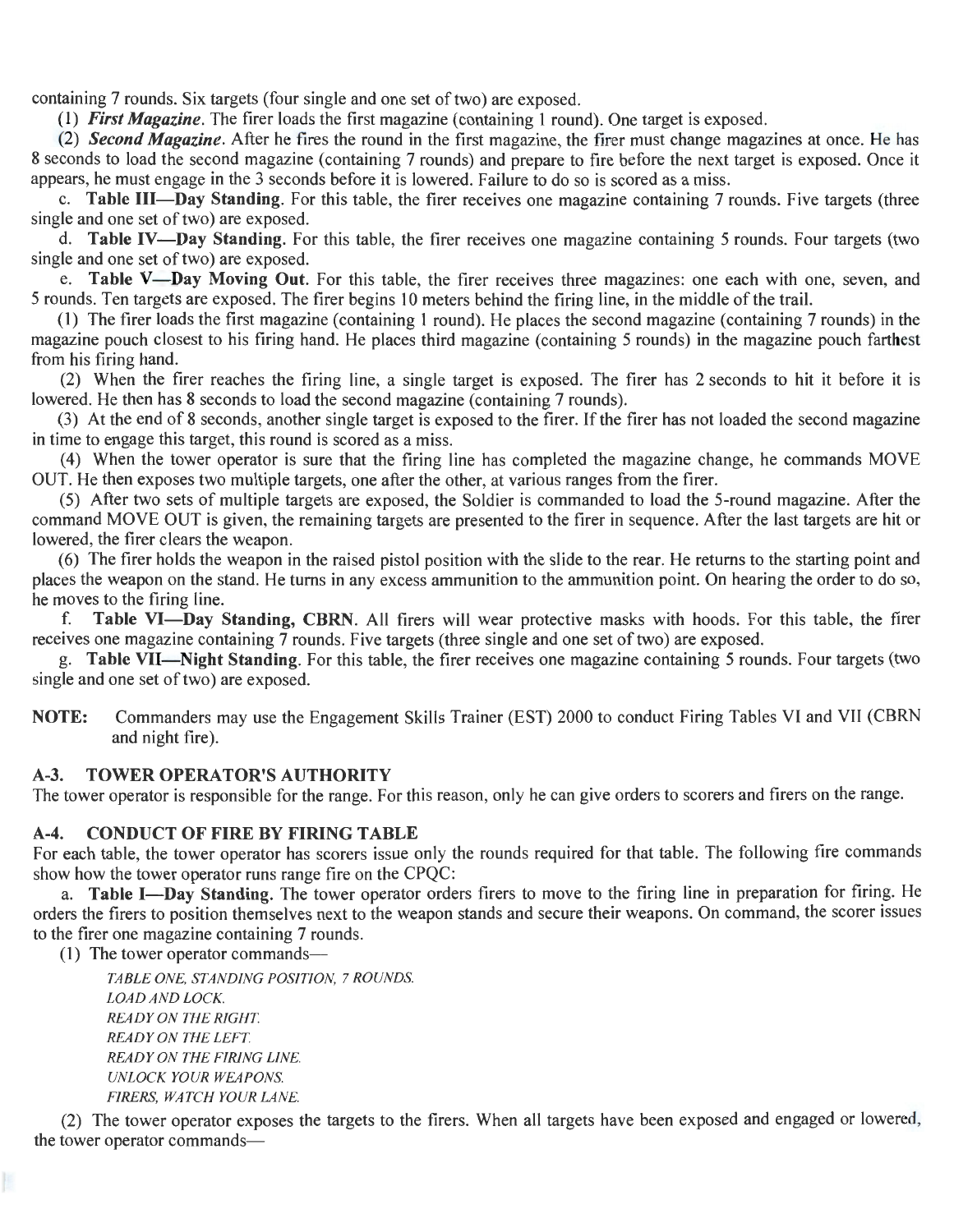*CEASE FIRE. ARE THERE ANY ALIBIS? (ALIBIS GET 10 SECONDS FOR EACH ROUND NOT FIRED.)*  **CLEAR ALL WEAPONS. CLEAR ON THE RIGHT. CLEAR ON THE LEFT.** *THE FIRING LINE IS CLEAR. FIRERS, PLACE YOUR WEAPONS ON THE STANDS WITH SLIDES LOCKED TO THE REAR. FIRERS AND SCORERS, MOVE DOWNRANGE AND CHECK YOUR TARGETS MARK AND COVER ALL HOLES* 

b. **Table 11-Day Standing.** The tower operator orders firers to secure their weapons. On command, the scorer issues to the firer one magazine containing a single round and another magazine containing 7 rounds.

**(1)** The tower operator commands-

**TABLE TWO, STANDING POSITION, EIGHT ROUNDS.** *LOAD AND LOCK ONE MAGAZINE WITH I ROUND. LOAD YOUR 7-ROUND MAGAZINE WITHOUT COMMAND.*  **READY ON THE RIGHT.** *READY ON THE LEFT READY ON THE FIRING LINE.*  **UNLOCK YOUR WEAPONS.** *FIRERS, WATCH YOUR LANES.* 

(2) The tower operator exposes the targets to the firers. When all targets have been exposed and engaged or lowered, the tower operator commands-

*CEASE FIRE. ARE THERE ANY ALIBIS? (ALIBIS GET 10 SECONDS FOR EACH ROUND NOT FIRED.)*  **CLEAR ALL WEAPONS. CLEAR ON THE RIGHT. CLEAR ON THE LEFT.** *THE FIRING LINE IS CLEAR. FIRERS, PLACE YOUR WEAPONS ON THE STANDS WITH SLIDES LOCKED TO THE REAR. FIRERS AND SCORERS, MOVE DOWNRANGE AND CHECK YOUR TARGETS*  **MARK AND COVER ALL HOLES.** 

c. **Table III-Day Standing.** The tower operator orders the firers to secure their weapons. On command, the scorer issues to the firer one magazine containing 7 rounds.

(1) The tower operator commands-

*TABLE THREE, STANDING POSITION,* 7 *ROUNDS*  **LOAD AND LOCK**. **READY ON THE RIGHT.** *READY ON THE LEFT. READY ON THE FIRING LINE. UNLOCK YOUR WEAPONS FIRERS, WATCH YOUR LANES* 

(2) The tower operator exposes the targets to the firers. When all targets have been exposed and engaged or lowered, the tower operator commands-

*CEASE FIRE. ARE THERE ANY ALIBIS? (ALIBIS GET 10 SECONDS FOR EACH ROUND NOT FIRED.) CLEAR ALL WEAPONS*  **CLEAR ON THE RIGHT. CLEAR ON THE LEFT.** *THE FIRING LINE IS CLEAR. FIRERS, PLACE YOUR WEAPONS ON THE STANDS WITH SLIDES LOCKED TO THE REAR.*  **FIRERS AND SCORERS, MOVE DOWNRANGE AND CHECK YOUR TARGETS.**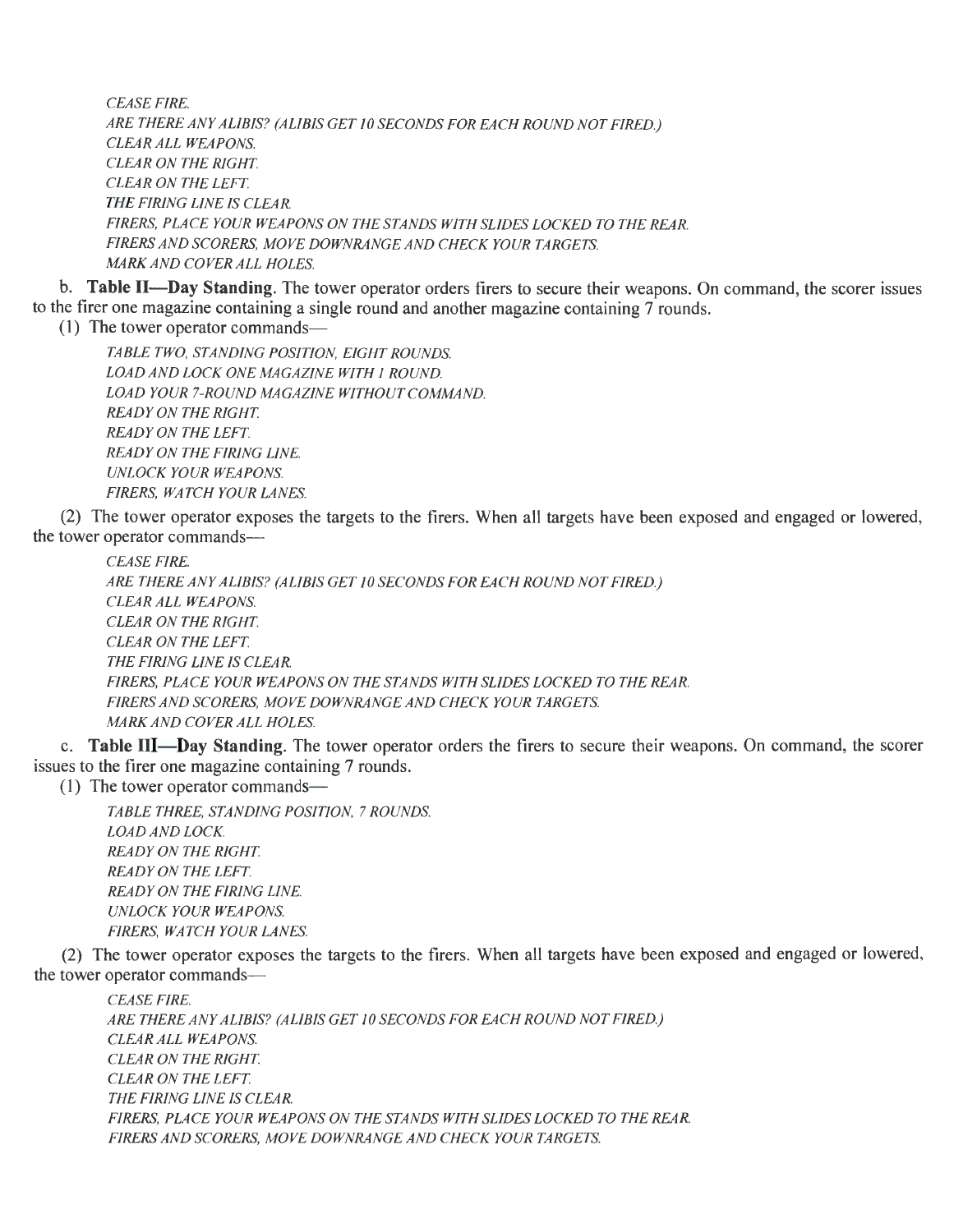#### **MARK AND COVER ALL HOLES.**

d. **Table IV-Day Standing.** The tower operator orders the firers to secure their weapons. On command, the scorer issues to the firer one magazine containing 5 rounds.

(1) The tower operator commands-

**TABLE FOUR, STANDING POSITION, 5 ROUNDS.** *LOAD AND LOCK.*  **READY ON THE RIGHT READY ON THE LEFT.** *READY ON THE FIRING LINE. UNLOCK YOUR WEAPONS*  **FIRERS, WATCH YOUR LANES.** 

(2) The tower operator exposes the targets to the firers. When all targets have been exposed and engaged or lowered, the tower operator commands-

*CEASE FIRE. ARE THERE ANY ALIBIS? (A LIBIS GET IO SECONDS FOR EACH ROUND NOT FIRED) CLEAR ALL WEA PONS*  **CLEAR ON THE RIGHT.** *CLEAR ON THE LEFT THE FIRING LINE IS CLEAR.*  FIRERS, PLACE YOUR WEAPONS ON THE STAND WITH SLIDES LOCKED TO THE REAR. *FIRERS AND SCORERS, MOVE DOWNRANGE AND CHECK YOUR TARGETS.*  **MARK AND COVER ALL HOLES.** 

e. **Table V-Day Moving Out.** The tower operator orders the firers to secure their weapons and move to the center of the trail 10 meters behind the firing line. On command, the scorer issues to the firer one magazine containing 1 round; a second magazine containing 7 rounds; and a third magazine containing 5 rounds.

(1) The tower operator commands-

**TABLE FIVE, STANDING POSITION, THIRTEEN ROUNDS.** LOAD AND LOCK ONE MAGAZINE WITH 1 ROUND. LOAD YOUR SEVEN AND 5-ROUND MAGAZINES AT MY COMMAND. **READY ON THE RIGHT. READY ON THE LEFT.** *READY ON THE FIRING LINE.*  **PISTOLS AT THE READY POSITION. UNLOCK YOUR WEAPON.** *FIRERS, WATCH YOUR LANES.*  **MOVE OUT.** 

(2) The tower operator exposes the targets to the firers. After each target or group of targets has been engaged, he commands-

**WEAPONS AT THE READY POSITION. MOVE OUT.** 

(3) After the firers complete Table V, the tower operator commands-

*CEASE FIRE. ARE THERE ANY ALIBIS? (A LIBIS GET I 0 SECONDS FOR EACH ROUND NOT FIRED) CLEAR ALL WEA PONS*  **CLEAR ON THE RIGHT. CLEAR ON THE LEFT.** *THE FIRING LINE IS CLEAR.*  **FIRERS, KEEP YOUR WEAPONS UP AND POINTED DOWNRANGE.** SCORERS AND FIRERS, MOVE BACK TO THE FIRING LINE, AND PLACE YOUR WEAPONS *ON THE STAND WITH SLIDES LOCKED TO THE REAR ..*  **FIRERS AND SCORERS, MOVE DOWNRANGE AND CHECK YOUR TARGETS.**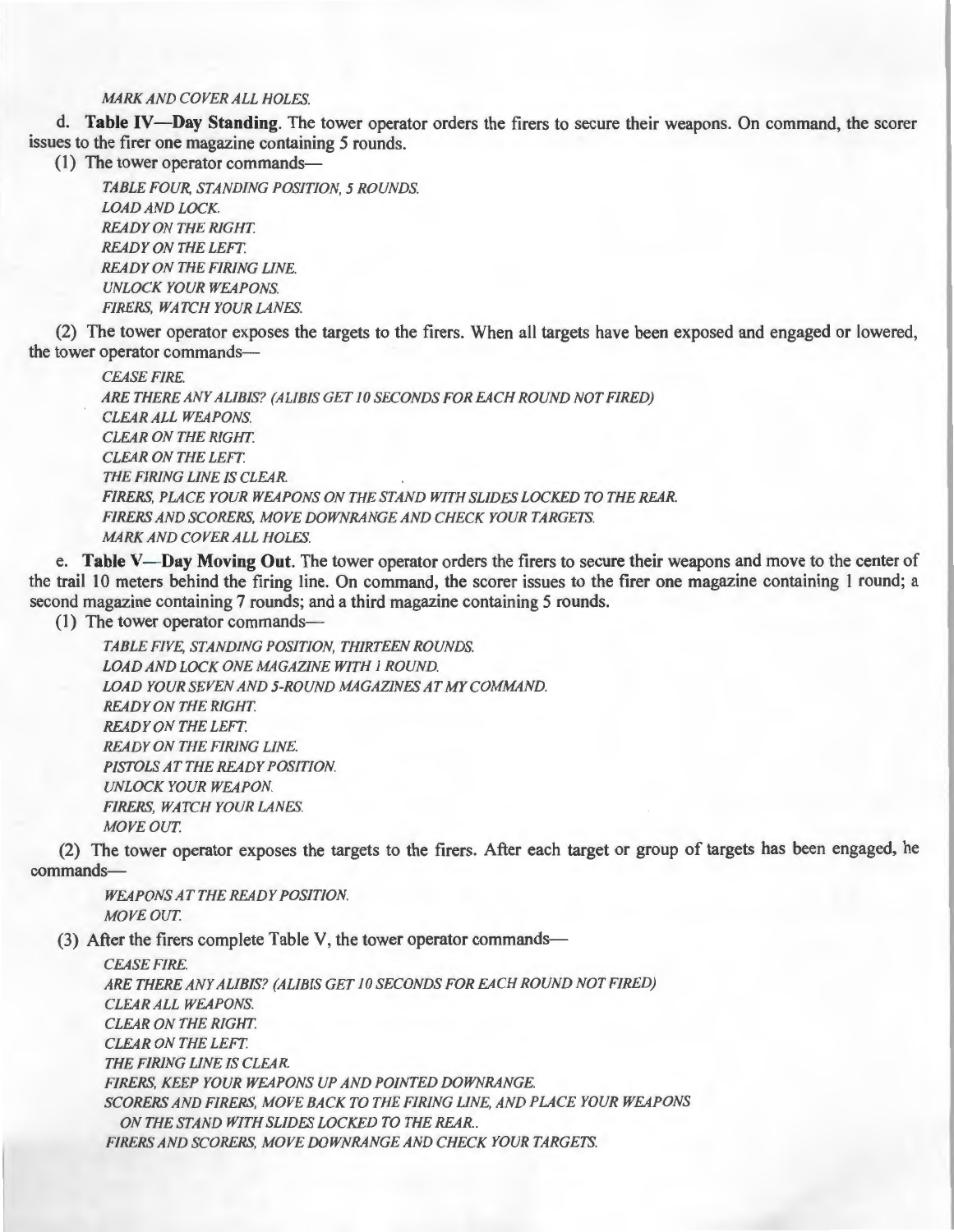#### *MARK AND COVER ALL HOLES.*

(3) The tower operator has each scorer total the firer's scorecard and tum it in to the range officer or his representative. The firing orders are rotated and the above sequence continued until all orders have fired.

f. **Table VI-Day Standing, CBRN.** The firer will wear a protective mask with hood.

(1) The tower operator orders the firers to position themselves next to the weapon stands. On command, the scorer issues to the firer one magazine containing 7 rounds. The firer must get three hits to receive a "GO" on this table. The tower operator commands-

*TA BLE SIX, CBRN FIRE, STANDING POSITION,* 7 *ROUNDS. LOAD AND LOCK.*  **READY ON THE RIGHT.** *READY ON THE LEFT REA DY ON THE FIRING LINE. UNLOCK YOUR WEAPONS. FIRERS, WATCH YOUR LANES.* 

(2) The tower operator exposes the targets to the firers. When all targets have been exposed and engaged or lowered, the tower operator commands-

*CEASE FIRE. ARE THERE ANY ALIBIS? (A LIBIS GET I 0 SECONDS FOR EACH ROUND NOT FIRED) CLEAR ALL WEA PONS.*  **CLEAR ON THE RIGHT. CLEAR ON THE LEFT.** *THE FIRING LINE IS CLEAR. FIRERS, PLACE YOUR WEAPONS ON THE STAND, WITH SLIDES LOCKED*  **TO THE REAR.. FIRERS AND SCORERS, MOVE DOWNRANGE AND CHECK YOUR TARGETS. MARK AND COVER ALL HOLES.** 

g. **Table VII-Night Standing.** The tower operator orders the firers to position themselves next to the weapon stands. On command, the scorer issues to the firer one magazine containing 5 rounds. The firer must get two hits to receive a "GO" on this table.

 $(1)$  The tower operator commands—

*TABLE SEVEN, NIGHT FIRE, STANDING POSITION, 5 ROUNDS. LOAD AND LOCK.*  **READY ON THE RIGHT. READY ON THE LEFT.** *READY ON THE FIRING LINE. UNLOCK YOUR WEAPONS. FIRERS, WATCH YOUR LANES.* 

(2) The tower operator exposes the targets to the firers. When all targets have been exposed and engaged or lowered, The tower operator commands-

*CEASE FIRE. ARE THERE ANY ALIBIS? (A LIBIS GET 10 SECONDS FOR EACH ROUND NOT FIRED) CLEAR ALL WEA PONS.*  **CLEAR ON THE RIGHT. CLEAR ON THE LEFT. THE FIRING LINE IS CLEAR.** FIRERS, PLACE YOUR WEAPONS ON THE STAND, WITH SLIDES LOCKED *TO THE REAR.*  **FIRERS AND SCORERS, MOVE DOWNRANGE AND CHECK YOUR TARGETS.** *MARK AND COVER ALL HOLES.* 

#### A-5. **ALIBIS**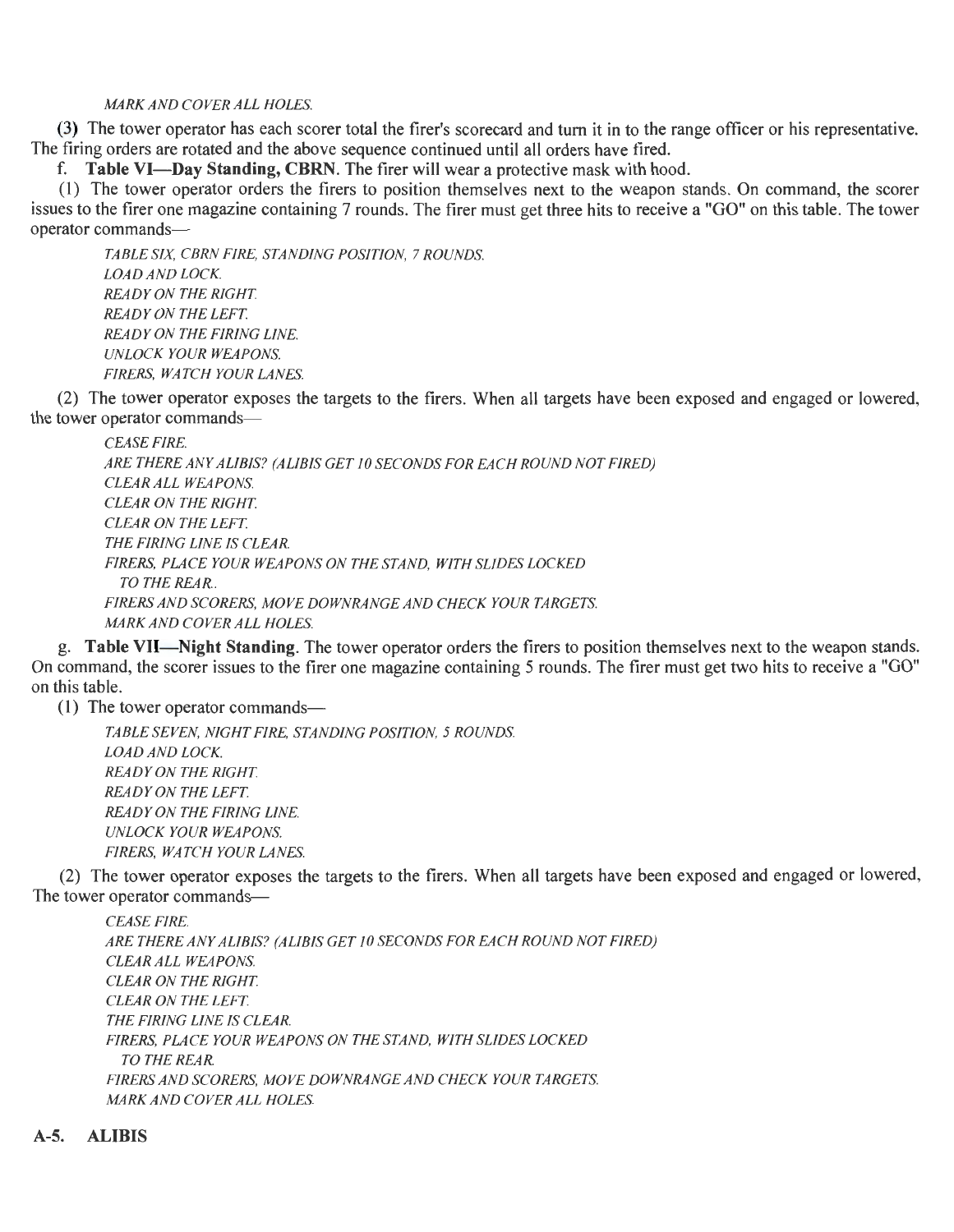Alibis are fired after each table exactly where they occurred. Firers get 10 seconds for each alibi. The same fire commands apply to alibis. If a weapon or target malfunctions while the firer is firing from a stationary position, he reports the malfunction. He keeps his weapon pointed up and downrange. Should the malfunction occur during Table V, the firer keeps his weapon pointed up and downrange, but he continues to move forward, keeping himself aligned with the firers to his right and left.

## A-6. RULES

Certain rules apply to the conduct of fire during the CPQC:

a. Assistance. During instructional fire, the coach and assistant instructors should assist the firer in correcting errors. However, during record fire, no one may help or try to help the firer while or after he takes his position at the firing point.

b. Accidental Discharges. After the firer takes his place on the firing lane, every shot counts. Even if he fires away from the target or discharges the weapon accidentally, then that counts as his shot. He receives no replacement round or second chance.

c. Fire on the Wrong Target. Each firer observes the location of the target in his own lane. Shots fired on the wrong target count as a miss. A firer is credited only for the targets he hits in his own firing lane.

d. Fire After the Signal to Lower Targets. Any shot after the target starts to lower is scored as a miss.

e. Extra Shot Fired at an E-Type Silhouette Target. If the firer hits the target while the target is exposed, that is, before it begins to lower, then he receives credit for the hit. The number of rounds fired to obtain the hit does not matter.

f. Excess Ammunition. At the end of each firing table, the firer turns in any excess ammunition. This ammunition is not re-issued to him for use in the other firing tables.

g. Target Sequence. The tower operator sets a common target sequence for all lanes. This keeps a firer from getting ahead of the firers in adjacent lanes. Target sequence varies in distance from the firer. It starts with 31 meters and allows for no more than two 7-meter targets.

## A-7. SCORECARD

Figure A-1 shows an example completed DA Form 88-R *(Combat Pistol Qualification Course Scorecard),* and a blank copy is provided in the back of the book. The blank form may be reproduced locally on 8 1/2- by 11-inch paper. It may also be downloaded from the Internet at Army Knowledge Online (http://www.army.mil/usapa/eforms/). The scorecard lists the standards and provides scoring grids for the CPQC.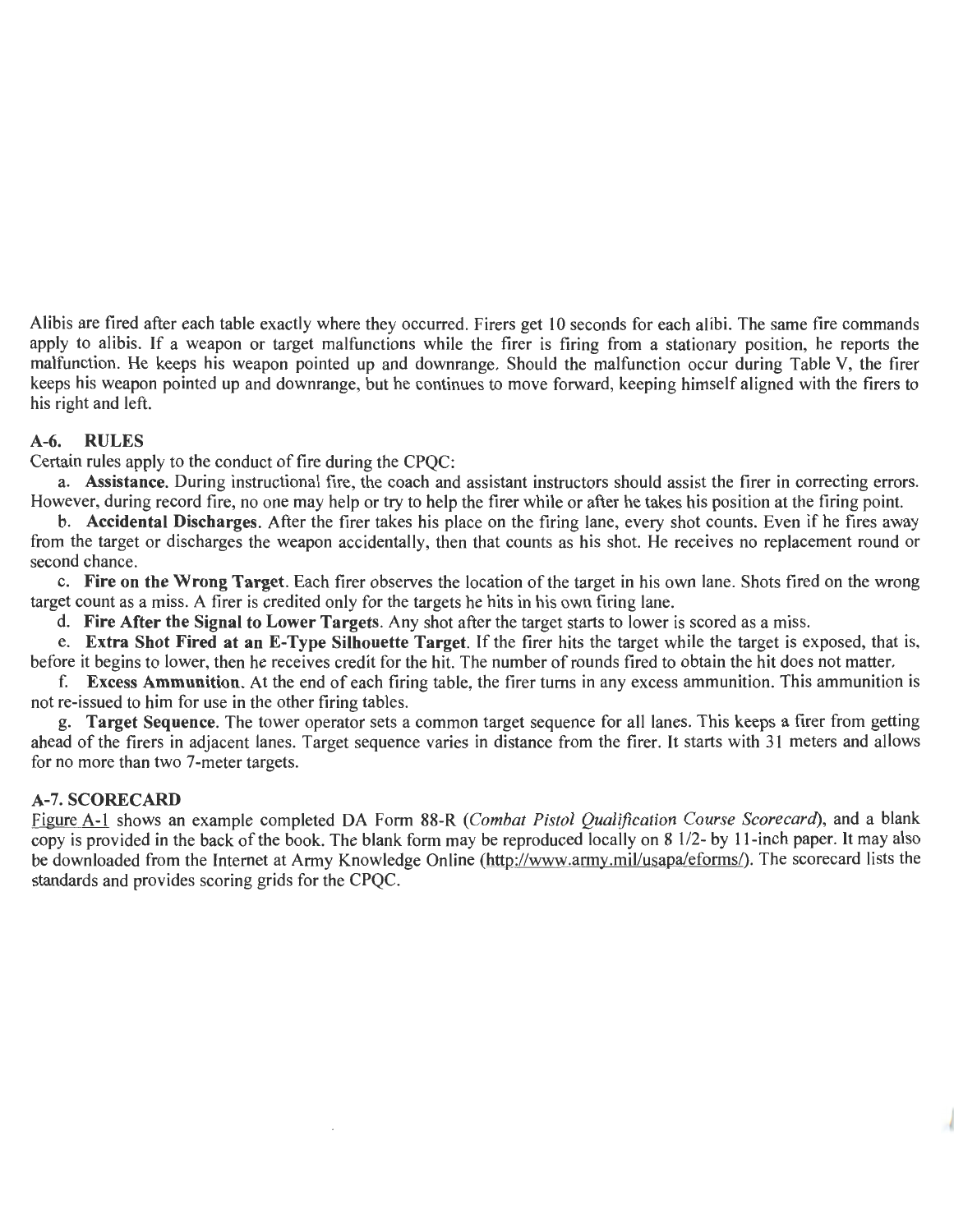

**Figure A-1. Example completed DA Form 88-R, Combat Pistol Qualification Course Scorecard.** 

**NOTE:** Numbers in the **"TGT"** columns do not represent a particular sequence in which the targets will appear. They just identify how *many* targets the firer will engage in each firing table.

a. Each time a firer hits or kills a target, the scorer places an "X" in the **"HITS"** column and an "M" for miss. Each hit is worth 1 point. After the firer finishes firing, the scorer totals and signs the scorecard.